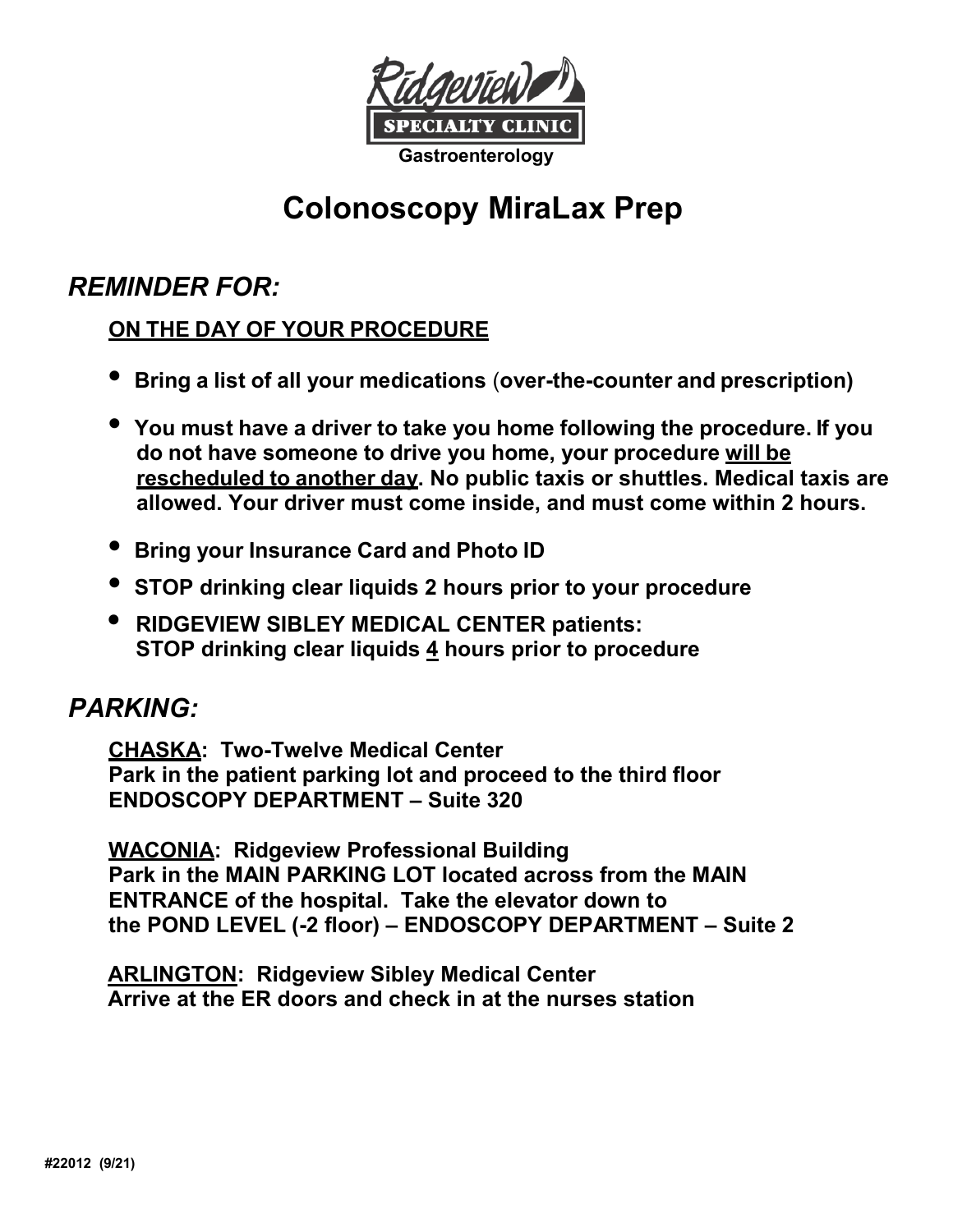

## Please call **952‐442‐8011** with any questions or scheduling concerns.

### **Gastroenterology**

#### **Waconia**

Ridgeview Professional Building Ridgeview Endoscopy Suite 560 South Maple Street Suite 2 • Pond Level (-2) Waconia, MN 55387

**Chaska** 

Two Twelve Medical Center 111 Hundertmark Road Suite 320 Chaska, MN 55318

**Arlington** 

Ridgeview Sibley Medical Center 601 West Chandler Street Arlington, MN 55307 *\*Arrive at the ER doors and check in at the nurses station* 

**IT IS THE PATIENT'S RESPONSIBILITY TO CONTACT YOUR INSURANCE COMPANY TO VERIFY COVERAGE & BENEFITS FOR THIS PROCEDURE. IF A PRIOR AUTHORIZATION IS REQUIRED BEFORE SERVICES RENDERED, PLEASE CONTACT YOUR PRIMARY CARE CLINIC FOR A REFERRAL TO BE SUBMITTED TO YOUR INSURANCE COMPANY. THANK YOU.** 

**Patient name:** 

**Date:** 

**Check in time:** 

#### **Physician:**

- **Dr. Sabina Khan**
- **Dr. Brian Gootzeit**
- **Dr. Mustafa Tiewala**

#### **Procedure: Colonoscopy**

#### **MIRALAX PREP:**

**\*A driver will be required to drive you home. No taxi's or shuttle services. Medical taxis are allowed. Your driver must come inside, and must pick you up within 2 hours of dropping you off. No driving, working or making any life altering decisions for 24 hours after procedure. Plan to stay 2 hours.** 

#### **\*If you are taking:**

**Coumadin (Warfarin):** we recommend stopping this medication 5 days prior to your appointment, you **need** to check with your primary physician and/or your cardiologist before stopping these medications.

**Pradaxa (Dabigatran), Eliquis (Apixaban), Xarelto (Rivaroxaban) or any other blood thinner:** we recommend you stop these medications 2 days prior to your procedure. If you have chronic kidney disease this should be stopped 3 days prior to your procedure. You must check with your primary physician or cardiologist before holding these medications.

**Aspirin:** is ok to continue unless otherwise instructed.

**Plavix:** It is recommended you stop taking Plavix 5 days prior to your procedure. Holding recommendations **must** be discussed with your primary physician or cardiologist prior to stopping. Note that taking this medication may interfere with our ability to perform interventions, such as polyp removal or dilation.

**\*If you are diabetic and take diabetes medication,** please contact your primary care provider or your endocrinologist to discuss dosing of your **insulin** and/or **oral diabetic medications** prior to the procedure. This may need to be adjusted due to the modified diet one day prior to procedure.

\* If you require antibiotics prior to procedures, have a heart murmur, have a recent joint replacement or stent placement, contact your primary physician before your procedure.

\* The day of your procedure you may take essential medications with a small sip of water **by 5 AM**. Wait to take non-essential medications until after your procedure.

\*Please arrive at your scheduled check in time.

\*Wear loose clothing and refrain from wearing fragrances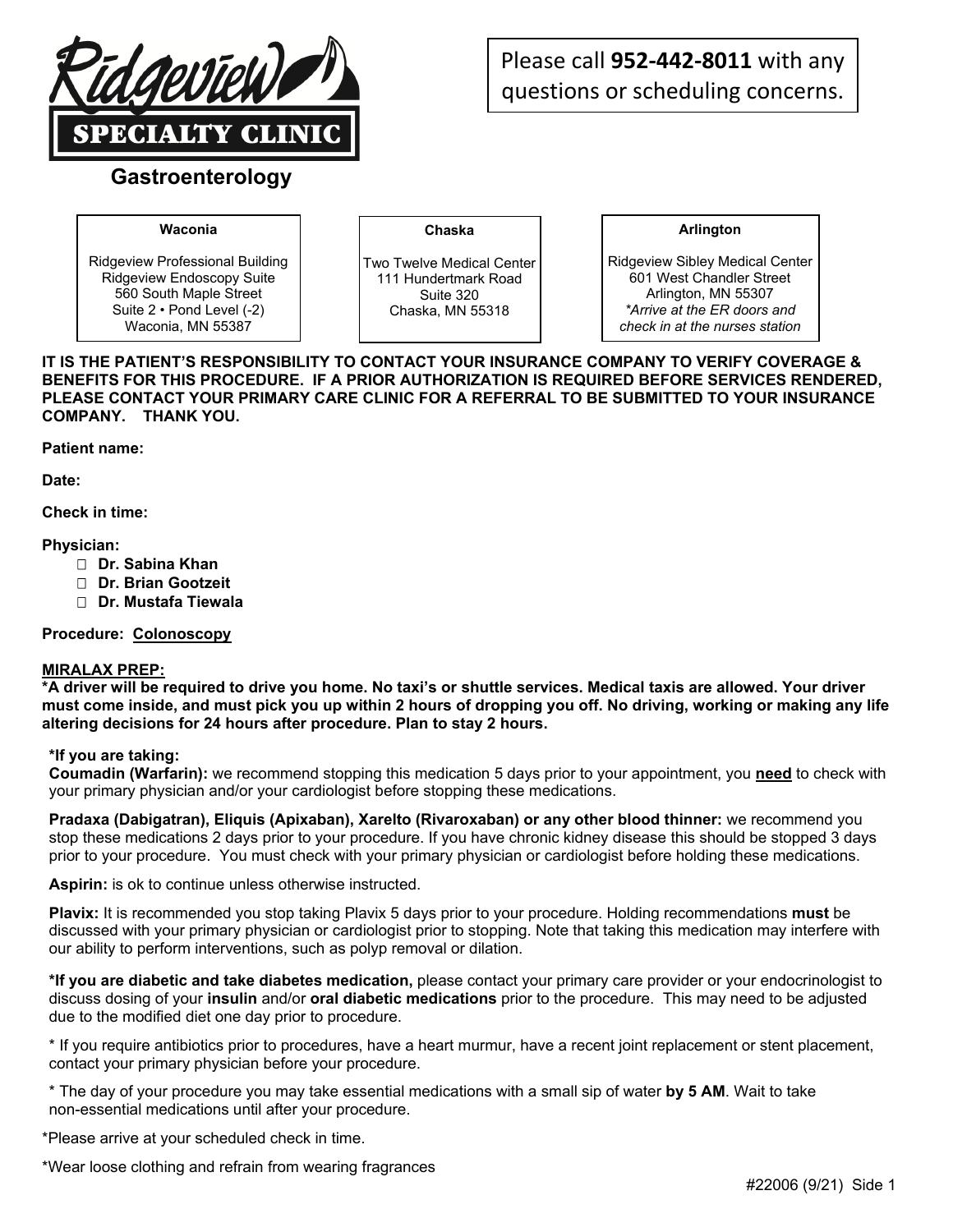#### **Miralax Preparation:**

- 1. **Purchase** the following non-prescription items from your pharmacy at least 2 days prior to your exam:
	- **MIRALAX 238 GRAM BOTTLE OF POWDER. Can be generic brand Miralax.**
	- **FOUR (4) Dulcolax LAXATIVE TABLETS- 5mg tablets. Can be generic brand Bisacodyl.**
	- **64 ounces of a clear liquid to mix with the Miralax. Such as: Gatorade, lemonade, water (no red)**
- 2. **FIVE (5) days prior to the procedure:** Begin a low fiber diet

**AVOID:** whole grains, fresh fruits or raw vegetables, beans, raisins, berries, nuts, popcorn

**Recommended low fiber options:** Potatoes, wheat or white bread (no nuts or whole wheat products), English muffins or bagels, low fiber cereal, soda crackers, pasta, canned fruits or fruits without peels, cooked vegetables, fruit juices, rice, low fat meats and dairy products.

#### 3. **ONE (1) DAY PRIOR TO PROCEDURE:**

#### **The entire day before your procedure you are on a clear liquid diet** – **NO red liquids**. **NO solid foods. NO alcoholic beverages 24 hours prior to exam**.

**AVOID:** Dairy products, large quantities of caffeinated products and carbonated beverages

**Recommended Clear Liquids:** Gatorade, Propel, Vitamin water, apple, white grape, white cranberry juice, Kool-Aid, Hi-C or other sport drinks, fruit juice without pulp, soup bouillon, Jell-o, popsicles, gummy bears, small amounts of tea or coffee without creamer, Pedialyte, Crystal Light. Be sure to drink plenty of water though out the day and a good variety of all the listed clear liquid products.

**3 PM:** Take FOUR (4) Dulcolax/Bisacodyl laxative tablets with 8 ounces of water (may be taken earlier in the day if you plan to be home).

**5 PM:** Mix the entire bottle of Miralax with 64 ounces of clear liquid and shake/stir well. Drink half of the mixture (32 ounces). Drink an 8 ounce glass every 15 minutes until you have consumed 32 ounces. If you become nauseous, take a 30-60 minute break and then resume drinking prep. Continue drinking clear liquids for remainder of evening.

**Day of Procedure: 4 hours prior to leaving for your procedure,** drink the remaining 32 ounces of the prep. Drink an 8 ounce glass every 15 minutes until it is gone. Continue drinking clear liquids up to 2 hours prior to your procedure. *RIDGEVIEW SIBLEY PATIENTS: Nothing at all to drink after finishing the remaining prep.*

#### **FOR ALL LOCATIONS:**

**Remember to arrange a responsible driver. They must come inside and pick you up within 2 hours of dropping you off. Bring your medication list, insurance card and photo ID.**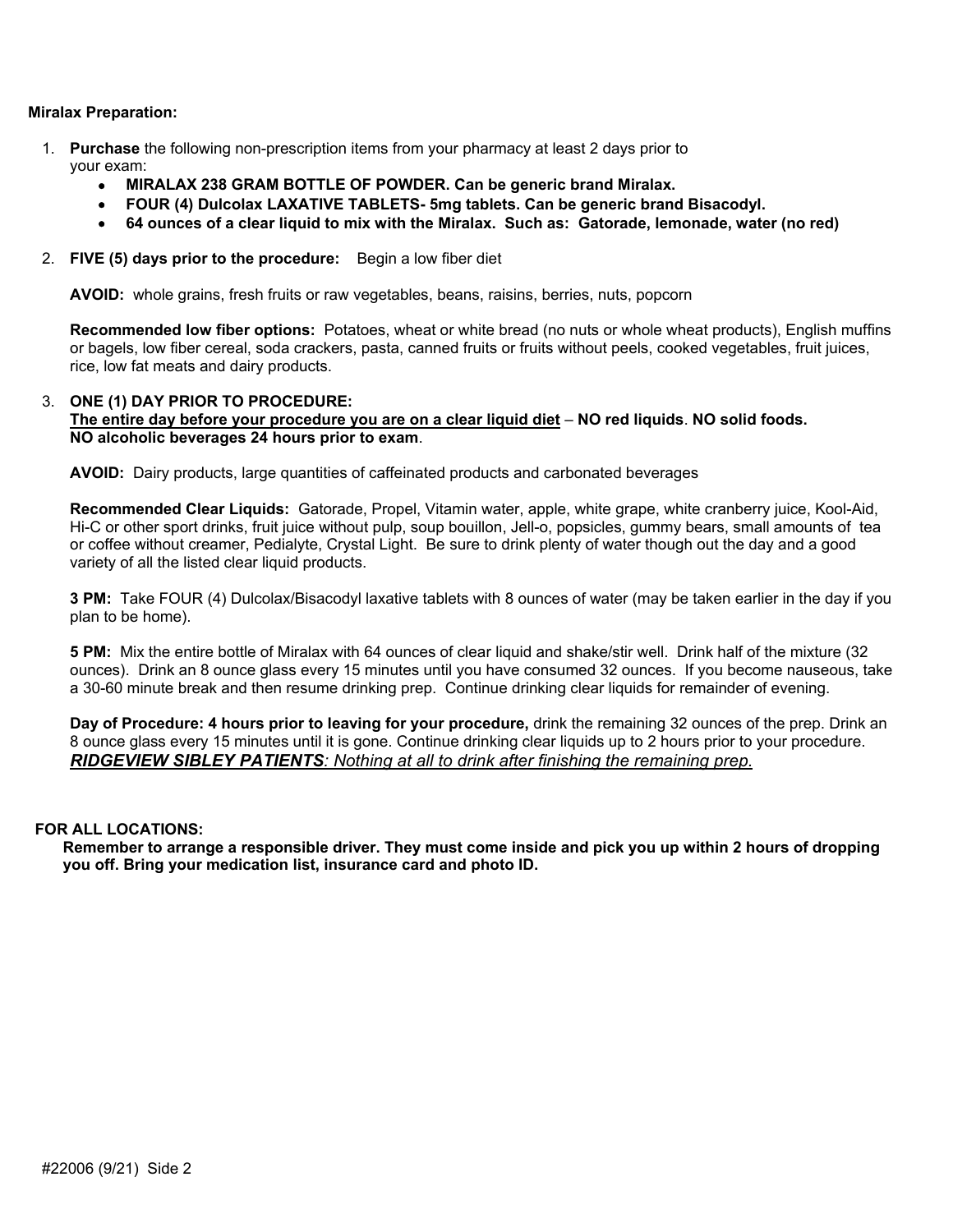

**Gastroenterology** 

## **WHAT IS A COLONOSCOPY?**

#### *What is a colonoscopy?*

Colonoscopy enables your doctor to examine the lining of your colon (large intestine) for abnormalities by inserting a flexible tube into the rectum and colon. This allows the doctor to get a close-up view of the inside of your colon. Any lesions or abnormalities, such as polyps, which are too small to be seen on x-ray, can be removed and biopsy completed.

#### *What preparation is required?*

Proper bowel preparation for a colonoscopy is necessary in order for your doctor to fully view the colon. Follow the instructions in this literature and call if you have any questions or concerns. If the bowel is not completely clear of all dark, formed stool, we may be unable to do the colonoscopy. Continue to take your regular medications the day before and the day of your procedure with the exception of those medications your physician instructed you to stop.

Prior to your appointment, write down all medications you are taking (prescription, non-prescription and herbal supplements). Please include the dosage of medications and number of times they are taken each day. Include any medical conditions and allergies. Bring this information to your appointment. If you are on a blood thinning medication, such as Aspirin, Coumadin, Plavix or Warfarin, or have a heart murmur, recent joint replacement or stent placement, please make your healthcare provider aware of this before your colonoscopy. Certain medications may need to be stopped temporarily prior to your procedure or antibiotics may need to be given. Please inform your healthcare provider if you are **pregnant**.

#### *What can I expect during a colonoscopy?*

Colonoscopy is generally well tolerated. You may feel pressure, bloating or cramping during the procedure. The procedure itself usually takes approximately 30 minutes. Plan on being at the Endoscopy Department for 1 ½ to 2 hours. You will receive medication to make the procedure more comfortable. You will be positioned on your left side and may be asked to turn during the procedure. *(Note: Patients requiring IV antibiotics or having a protime/INR drawn prior to the procedure need to allow more time for their visit).*

#### *What are polyps and why are they removed?*

Polyps are abnormal growths in the colon lining that are usually benign (non-cancerous). They vary in size from a tiny dot to several inches. Your doctor can't always tell a benign polyp by its outer appearance, so the polyp is sent in for examination. Colon cancer begins in polyps and removing them is an important means of preventing colon-rectal cancer. Polyps are removed during the exam by the doctor. This process is painless for you.

#### *What are the possible complications of a colonoscopy?*

Colonoscopy is a safe procedure, with serious complications occurring less than 1% of the time. One possible complication is perforation or tear through the bowel wall that could require surgery. Bleeding might occur at the site of biopsy or polyp removal, but it is usually minor. Although complications after colonoscopy are uncommon, it is important to recognize early signs of possible complications. You will be given written discharge instructions after your colonoscopy.